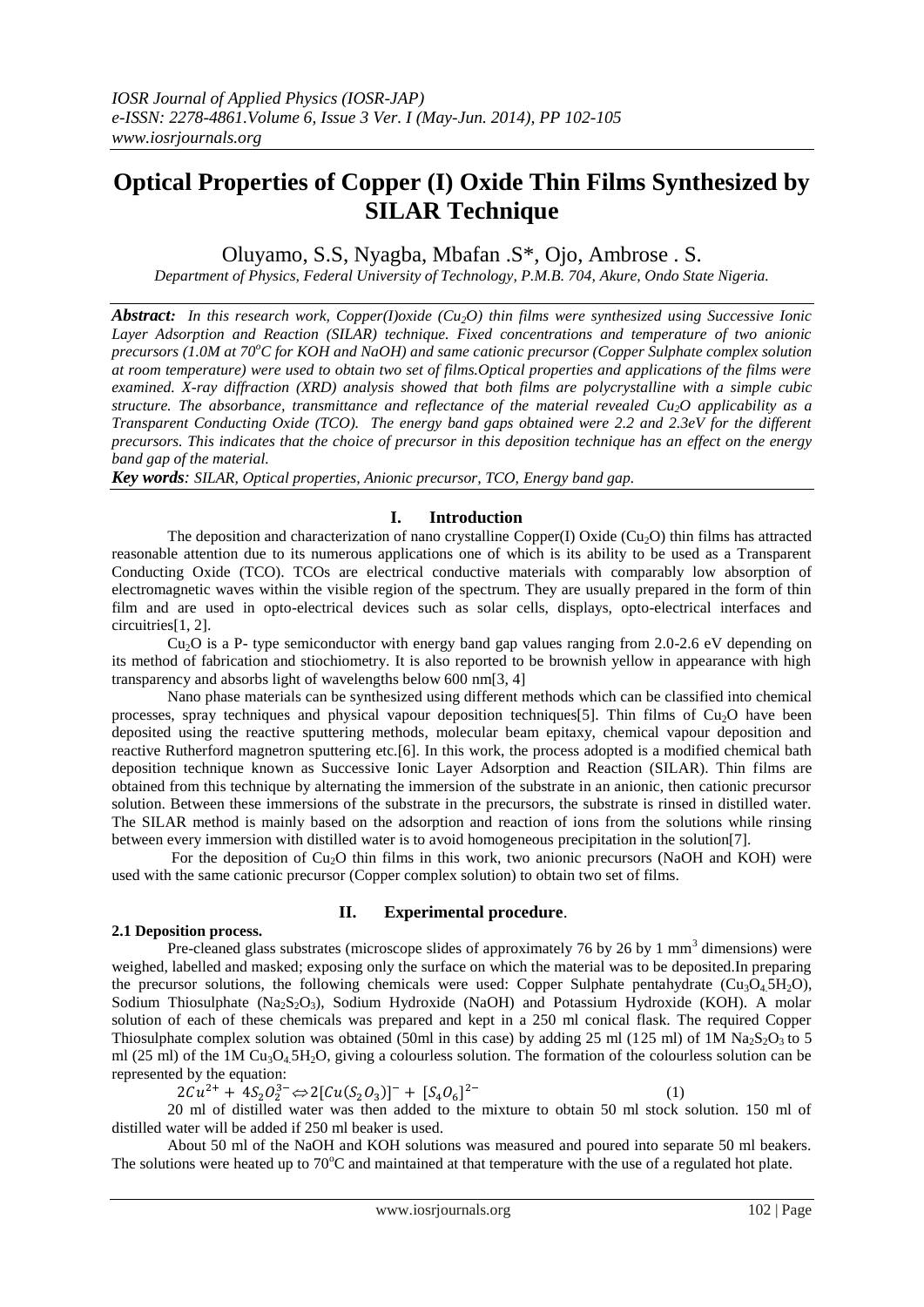Using the Copper Thiosulphate complex solution as the cationic precursor, the KOH and NaOH as the alternate anionic precursors, two sets of  $Cu<sub>2</sub>O$  thin films were deposited as follows:

For the case of NaOH as anionic precursor, the pre-labelled glass slide was immersed vertically in the heated NaOH solution and held there for 20 seconds. OH from the solution adhered to the surface of the substrate. The substrate was taken out and immersed immediately into the Copper Thiosulphate complex solution and held there for another 20 seconds. In this solution (Thiosulphateocuprate (I)), the Cu(I) ions formed by dissociation equilibrium, adhered to the substrate and reacted with the Hydroxide ions (OH) present on the surface to form  $Cu<sub>2</sub>O$ . Equation 2 illustrates this process.

$$
2Cu^{+} + 2OH^{-} \rightarrow Cu_{2}O + H_{2}O
$$
 (2)

The slide was then removed and rinsed in a beaker of distilled water for about 5 seconds. With this, one cycle of the SILAR technique is complete. Successive cycles led to increase in thickness of the deposited film. The same process was repeated for another set of slides, only this time, the anionic precursor was changed to KOH and the rinsing step carried out after removal of the substrate from the anionic precursor was skipped. Three samples of  $Cu<sub>2</sub>O$  thin films deposited using KOH as anionic precursor were obtained. Films deposited after 30, 40 and 50 cycles for each case, were analysed.

### **2.2 Characterization.**

Structural analysis of the  $Cu<sub>2</sub>O$  samples was carried out in this research work with the use of an XPERT-PRO (PANanalytical BV, Netherlands) X-ray Diffraction (XRD) machine with scanning angles in the range 20- 70 degrees using Cobalt radiation source ( $\lambda = 1.79A^{\circ}$ ).

The optical analysis was performed with the aid of a UV- visible spectrometer (Jenway- 6405 model).

### **III. Result and Discussions**

### **3.1 Film thickness.**

The thickness of the deposited films was gravimetrically determined and results obtained were 382.40, 444.90, 292.43 nm for films deposited with KOH as anionic precursor while those obtained from NaOH had a thickness of 1127.0, 2447.0, 5083.0 nm respectively. These varying thicknesses show that change in the anionic precursor from KOH to NaOH results to an increase in thickness of the film for same number of cycles in the SILAR process.

## **3.2 Structural analysis.**

Figure 1 below show the XRD pattern of the analysed Cu<sub>2</sub>O thin films as obtained from KOH and NaOH Precursors with thickness 444.90nm and 2447.0nm respectively for 40 cycles of the SILAR deposition process.



**Figure 1: XRD pattern of Cu2O thin films deposited using KOH and NaOH precursors.**

Figure 1 shows a pronounced peak at 42.76° for the NaOH sample while the KOH sample has a pronounced peak at 42.69°. This diffraction pattern depicts the preferred orientation plane of the material as (111), (200) and (220) corresponding to the 20 angles of  $39.81^{\circ}$ , 42.69° and 49.70° for the KOH sample while that for the NaOH sample has orientation planes of (200) and (220) corresponding to the 20 angles of  $42.76^{\circ}$  and  $49.69^{\circ}$ . Both samples are polycrystalline with a simple cubic structure. These results are in agreement with the Joint Committee on Powder Diffraction Standards (JCPDS) data for Cu<sub>2</sub>O. Card No. 41-025, 05-0667 [8, 9]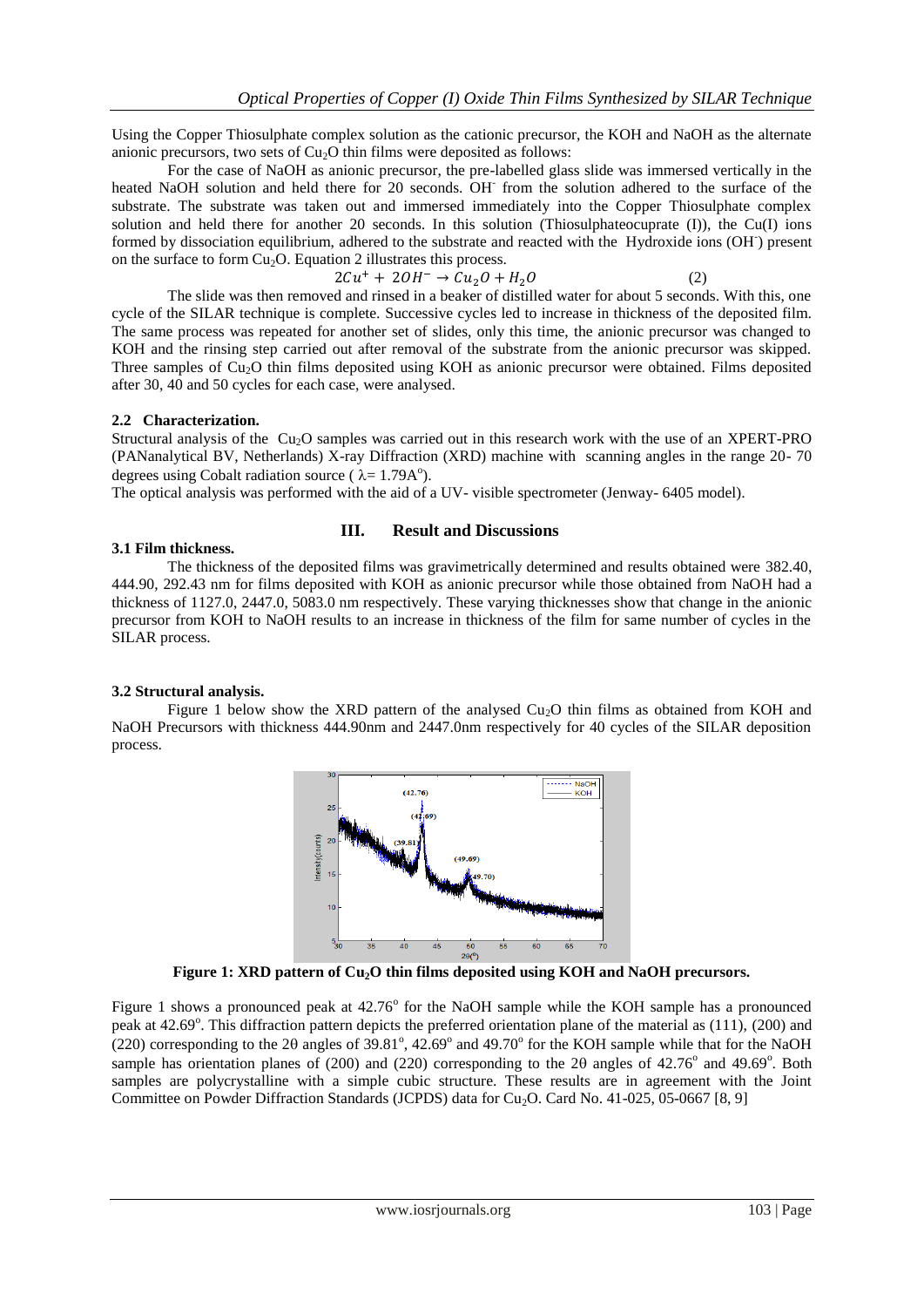## **3.3 Optical Analysis.**



**Figure 2. Transmittance, Absorbance and Reflectance of Cu2O thin film as deposited using A: NaOH as anionic precursor/ B: KOH as anionic precursor in the SILAR technique.**

Figure 2 shows the Absorbance, Transmittance and Reflectance of the  $Cu<sub>2</sub>O$  thin films. For both samples, as can be seen in figure 2, the Absorbance shows a little increase (wavelength range of 365-500nm) and then decreases with increase in wavelength of the electromagnetic spectrum. The transmittance for both samples increased gradually at wavelength approximately 465nm until it reaches a plateau. This could be attributed to the fact that the sample seizes to absorb light above this wavelength. Hence, the material is transparent to light within the visible region of the electromagnetic spectrum thereby revealing its applicability as a Transparent Conducting Oxide. Its reflectance as depicted, is low.



**Figure 3. Absorption band edge of Cu2O samples as obtained from KOH and NaOH anionic precursors of the SILAR deposition process.**

Figure 3 shows the absorption band edge of the two  $Cu<sub>2</sub>O$  samples. Their band gap energy was calculated from the relation

$$
E_g = h \, \nu = \frac{hc}{\lambda}.\tag{3}
$$

v is the frequency, h is plank's constant and  $\lambda$  is the cut off wavelength. This wavelength is obtained by extrapolation of a straight line from the absorption band edge to the point where the absorption coefficient is zero. From figure 3, the cut off wavelengths are ~560nm, 540nm with corresponding band gap energies of 2.2 eV and 2.3 eV for the KOH and NaOH samples respectively.

#### **IV. Conclusion**

Cu2O thin films were deposited via the SILAR deposition technique. They were found to be polycrystalline with a simple cubic structure. Changing the anionic precursor had effects on the film thickness and energy band gap. Those obtained with NaOH as anionic precursor were thicker and had a higher energy band gap as compared to those obtained from the KOH anionic precursor. Both films were found to be transparent to light of wavelength within the visible region of the electromagnetic spectrum.